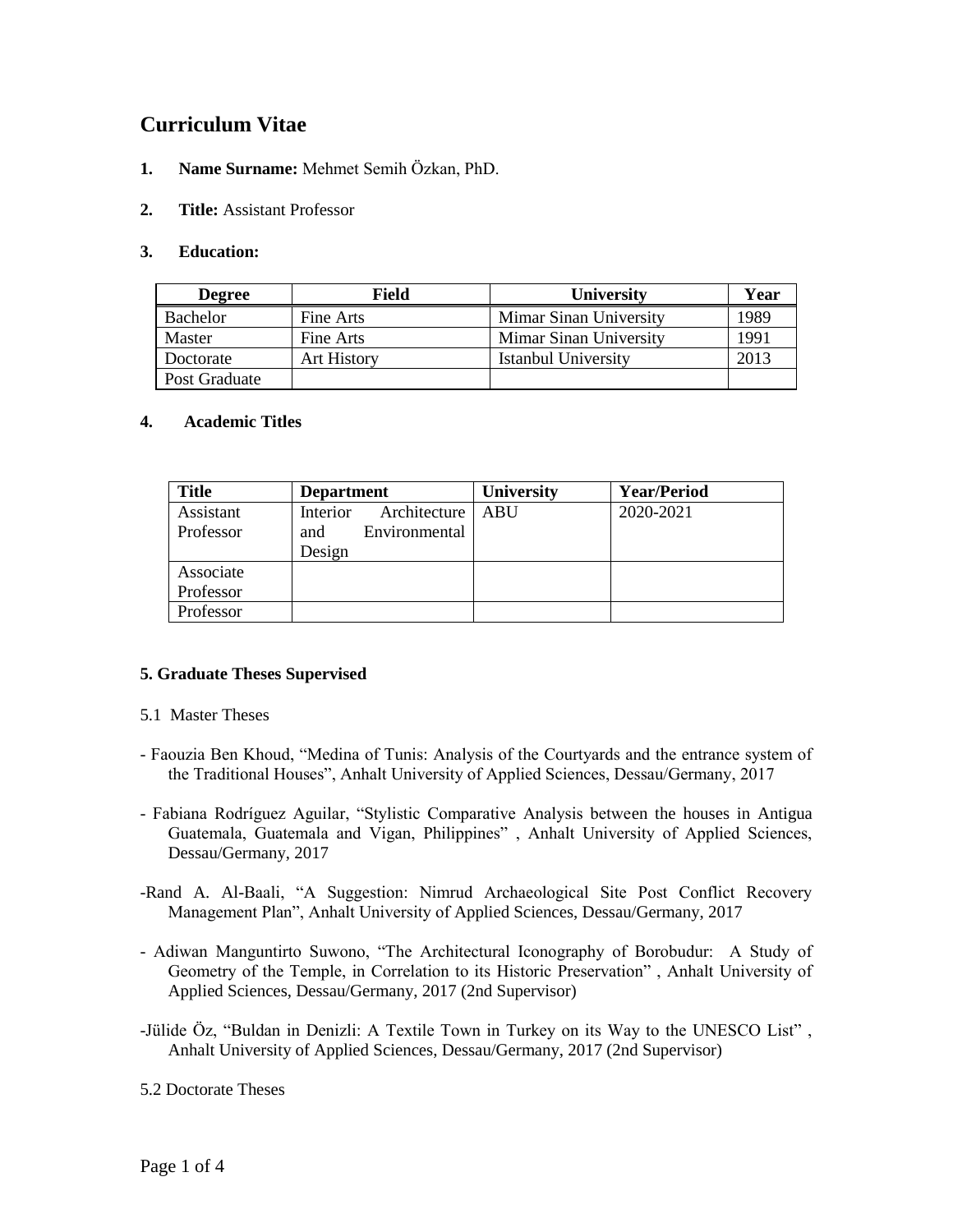#### **6. Publications**

6.1. Articles published in peer reviewed international journals (SCI, SSCI Arts and Humanisties) 6.2. Articles published in other peer reviewed international journals

- -TİLE & BRİCK INTERNATIONAL August 1999 / 4, "Terra Sigillata: A Sintered Slip in Use Since Antiquity"
- IDIL ART AND LITERATURE JOURNAL Spring 2015, Vol.4/16, "Hanging Carcas Image in Northern European Painting"

6.3. Papers delivered in international conferences and printed as proceedings

-GREEN LINES INSTITUTO / International Conference of ReHab, July 2019, Guimaraes, Portugal, "Preliminary Site Management Plan of Buldan – Turkey" (e-book)

- GULANGYU – FIRST CREATIVE ASIA FORUM, August 2016, Xiamen / China, "Island as a Cultural Heritage"

- AHEP UNIVERSITY - 1st INTERNATIONAL MEDITERRANEAN STUDIES COLLOQUIUM, Nisan 2015, "An Overview on the Water Architecture in Alanya Castle"

-ERZURUM ATATÜRK UNIVERSITY – INTERNATIONAL PLAY AND TOY CONGRESS, May 2015, "Play, Dance And Folkloric Features in the Printed Works Of Albrecht Dürer"

6.4. Books and sections in books published internationally

 $-E\ddot{\text{G}}$ TTM Publishing House – in the Book of "Cultural Tourism in Turkey" (February 2021) ; "Cultural Tourism and Museums" (Book Chapter)

-ANADOLU UNIVERSITY Publishings – Dept. of Cultural Heritage and Tourism, in the Book of Cultural Heritage Management, "Cultural Heritage Legislation" (Book Chapter, June - 2019)

- Archaeology&Art Publishings / in the Book of "Ancient Writings" AKRON 6, 2014 February " The Effect Of Antique Literature On The Paintings Of The Dutch Painter Pieter Aertsen in The 16th Century"

6.5. Articles published in peer reviewed national journals

6.6 Papers delivered at national conferences and printed as proceedings

- Chamber of Turkey City Planners - Gender and City-Space Symposium, March 2017, "Courtyard House Architecture in Traditional Societies from a Sociocultural Perspective"

- MEDENİYET UNIVERSITY – The Symposium of Medieval Turkish Period Excavations and Art History Research, 2013, "An Illustrated Manuscript from the Middle Ages: Takvim es-Sıhha or Tacuinum Sanitatis"

6.7 Other publications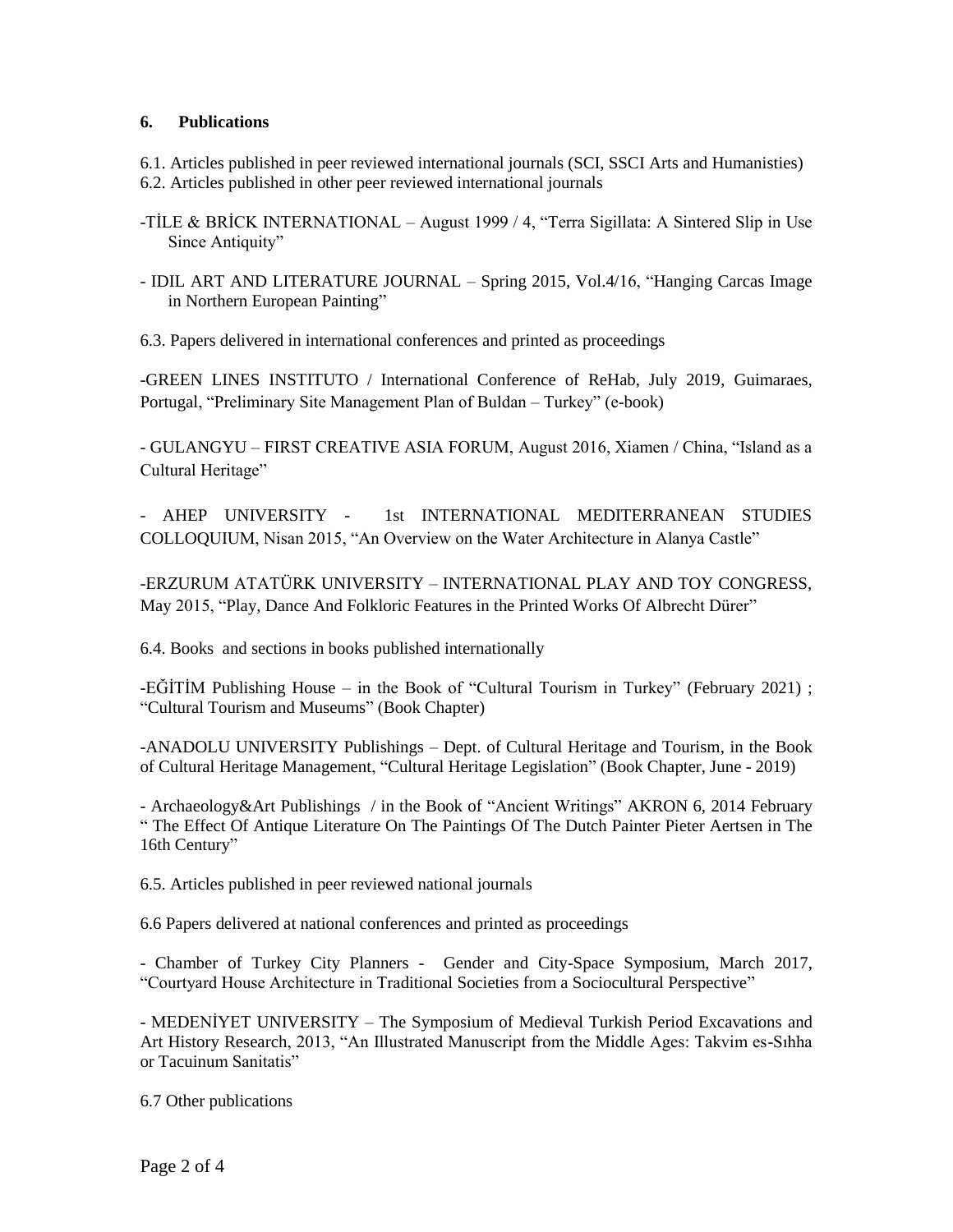#### 6.6 Diğer Yayınlar

GÖSTERİ ART MAGAZINE -Turkish and Islamic Art Museum, Feb. 1993 -Turkish Architecture which was Destroyed in Bosnia, Dec. 1993 -Ali Avni Çelebi, March 1994 -66 Square Exhibition, May 1994

TSD – CERAMIC MAGAZINE -Terracotta Sarchophagus' in Klazomenai Ancient City, June 1999

#### PORTRAITS

- The First Master of the Ottoman Palace Designhouse Tradition: Baba Nakkaş, March 2007 -Hagia Sophia, July 2007 -Prof. Dr. Nurhan Atasoy, Dec. 2008 -The Great Master of Traditional Marbling Art: Mustafa Düzgünman, March 2009

PAYLAŞIM MAGAZINE -Apollon Temples in Western Anatolia, March 2008 -Galata Mevlevi House, July 2008 -Mardin Deyrul-Zafaran Monastry, July 2009

#### ETÜDER - BRANDS

- Transport Containers of Ancient Trade; Amphoras, Jan. 2007

- Ancient Hagia Sophia, the Witness of Istanbul's History, March 2008

- A Story of Creating a Brand from Mardin; Mardin Handicapped Association Filigree Silver Processing Project, June 2008

Documentary Projects:

-Mahmud of Kasghar (Research & Script), 2006,CNN-Turk -Galata Mevlevi House (Research & Script), 2010 Ġstanbul European Culture Capital

#### **Patents**

#### **7. Projects directed and participated**

 $-2019$  – Ahiler Development Agency (Ahika) – Mustafapasa Culture Tourism and Publicity Association, 2018 Technical Support Program: "Wooden Doors and Wall Paintings of Traditional MustafapaĢa Houses Project" (Art History Specialist)

-2017 Ministry of Culture and Tourism, Bursa – Ġznik St. Neophytos Byzantine Church Restoration Project, (Art History Specialist)

--2015 – EU, Erasmus + Grundtvig "EngAGE - Active Aging" Project (Art History Specialist)

--2006 - EU – GAP – Mardin Disabled Association, Development of Cultural Heritage Project in GAP (Southeastern Anatolian Project) Region (Art History Specialist)